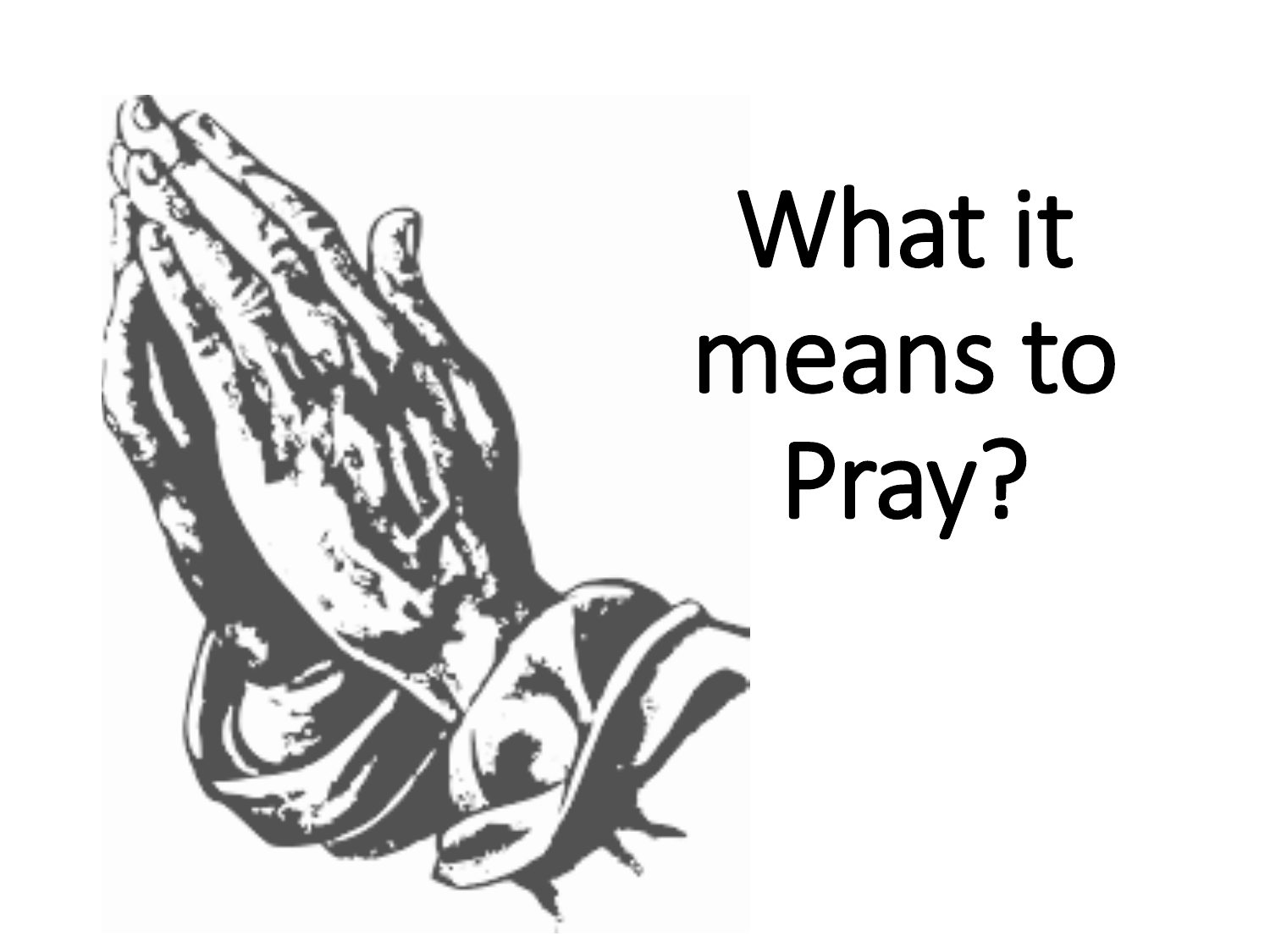## Prayer – what is it?

- In it's simplest and most immediate form – asking God for help!
	- The act of making a reverent petition to God, a god, or another object of worship

Oxford English Dictionary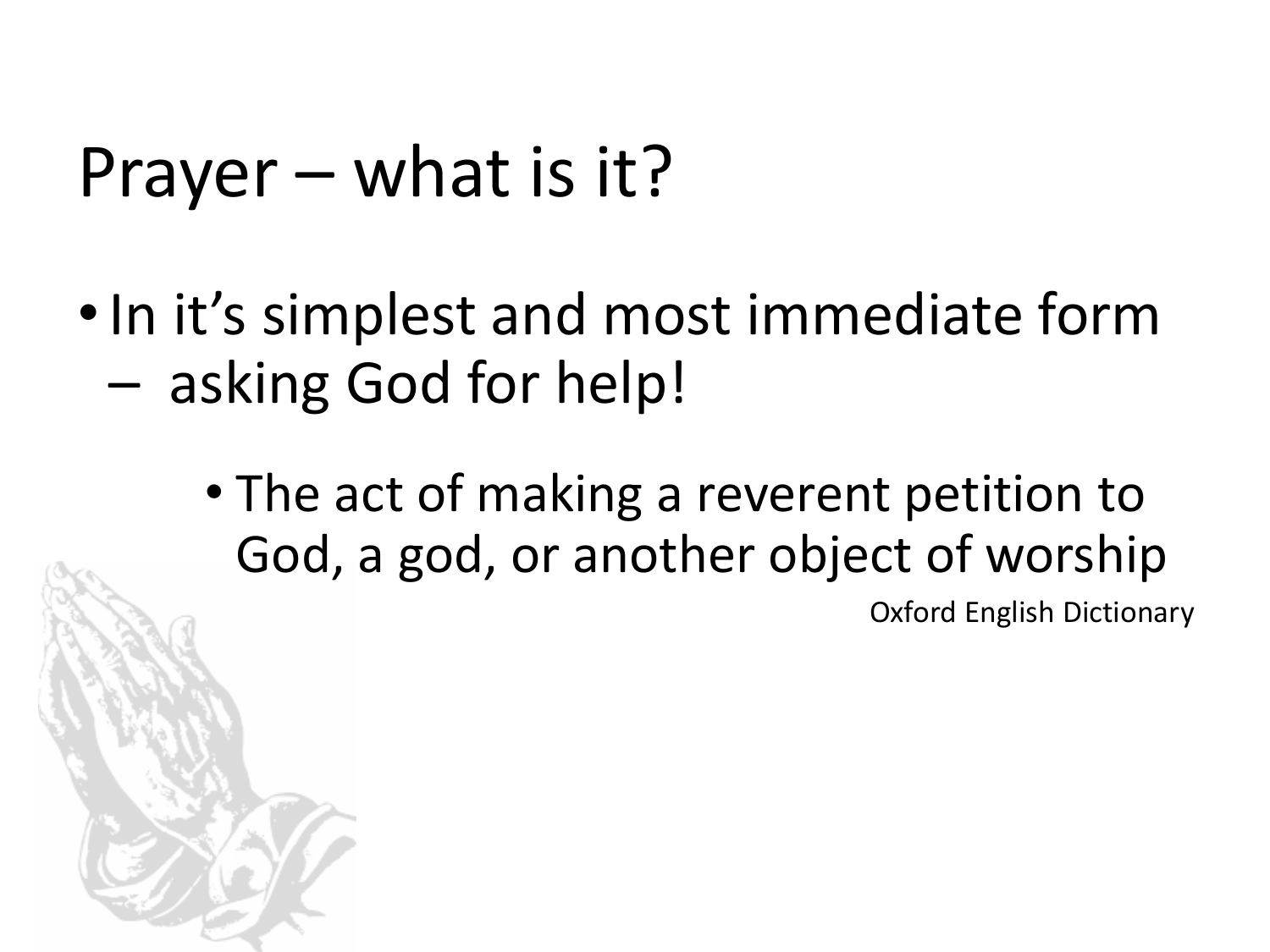## Prayer – Why pray?

### Form of communication with God.

- 20% adults admit to praying despite saying they are not religious
- >50% of all adults in UK pray
- <50% of those who pray say they believe God hears their prayers – slim majority feel their prayers are not answered
- Among no religious personal crisis or tragedy most common reason for praying

Poll reported in The Guardian, carried out by ComRes on behalf of Tearfund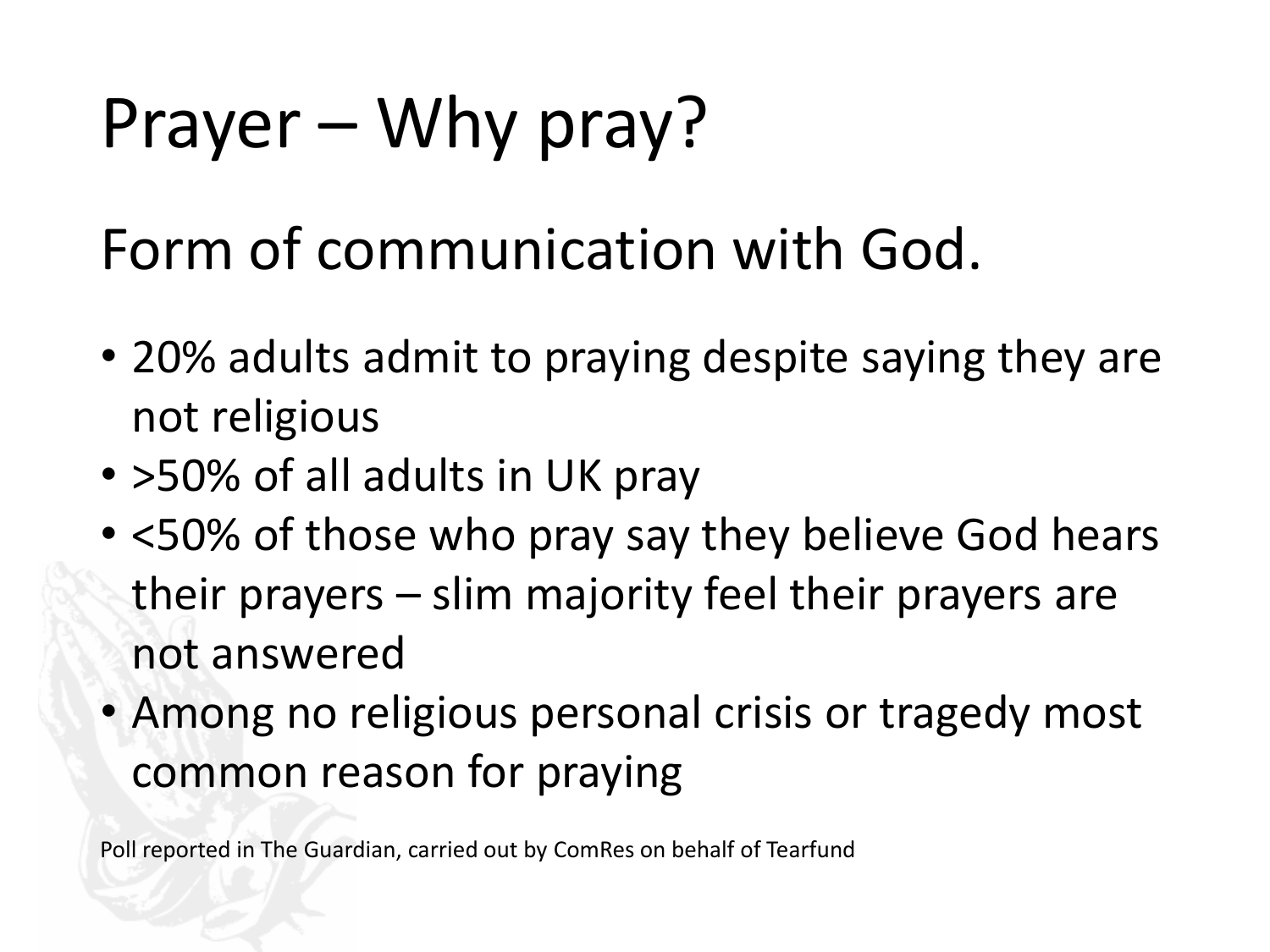## Prayer – Why pray?

#### Form of communication with God



**A**doration **C**onfession **T**hanksgiving **S**upplication **P**ause **R**ejoice **A**sk **Y**ield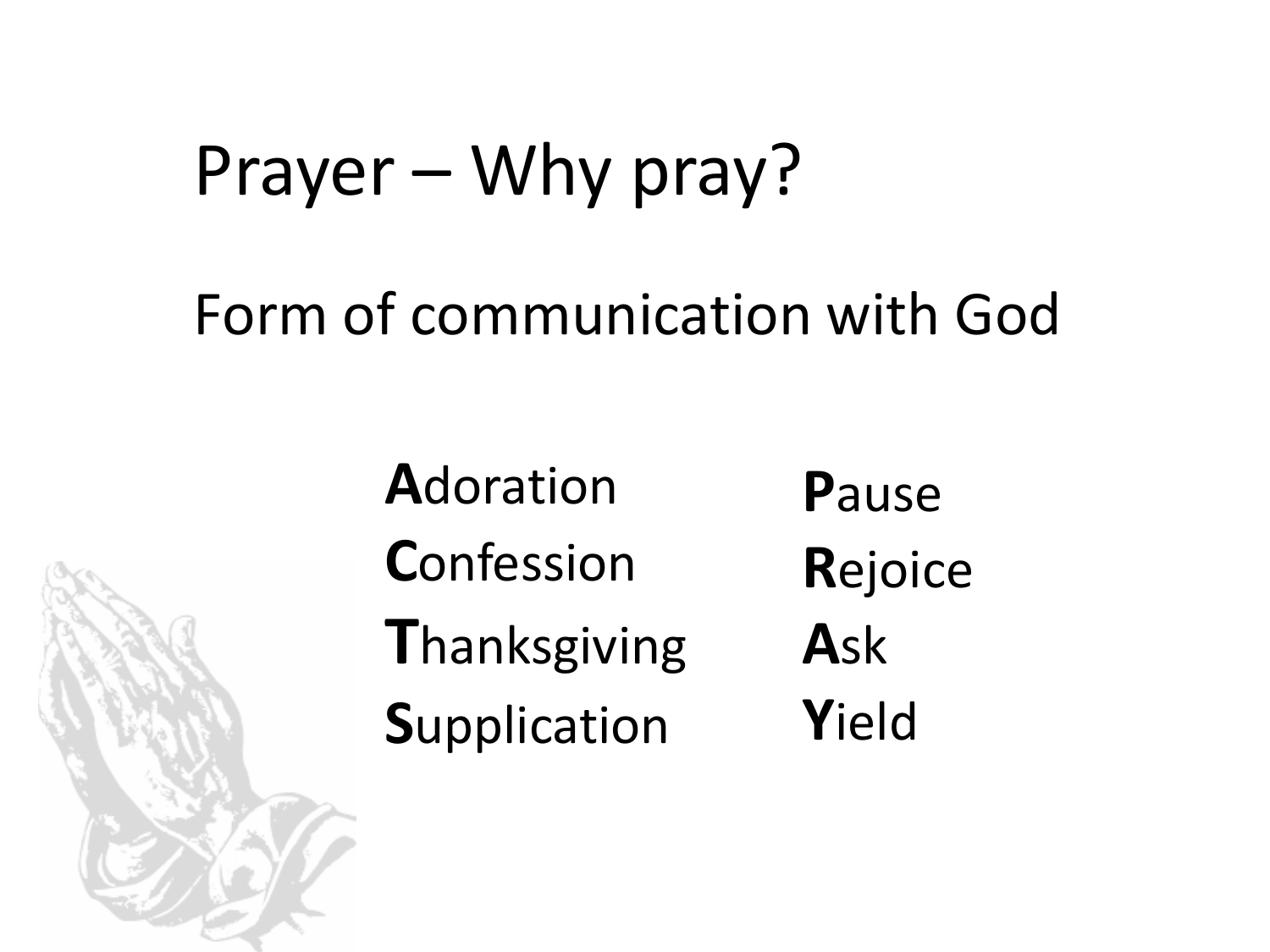"….if my people who are called by my name humble themselves and pray and seek my face and turn from their wicked ways, then I will hear from heaven and will forgive their sin and heal their land."

2 Chronicles 7:14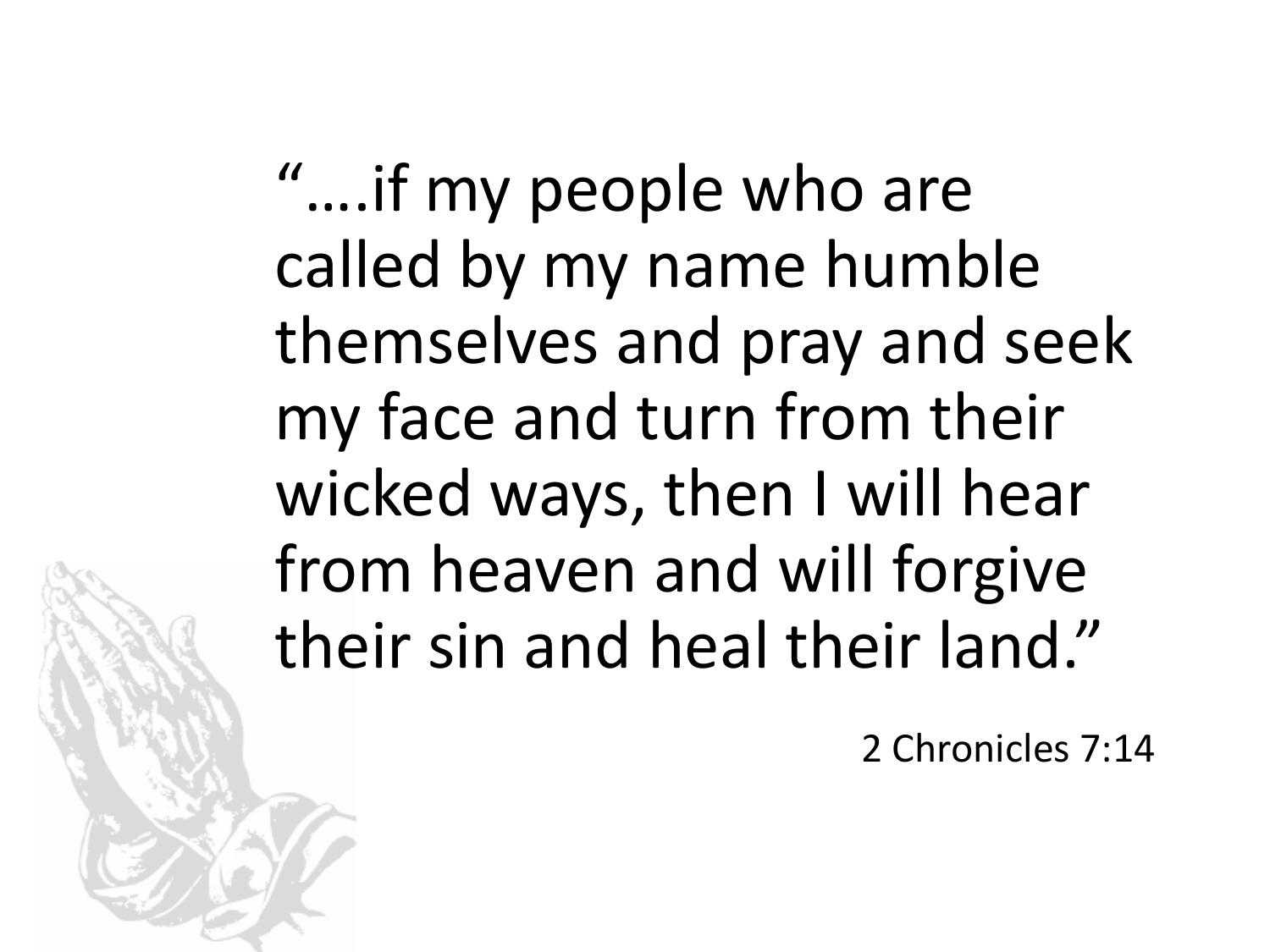- Very early in the morning while it was still dark, Jesus went to a solitary place and prayed (Mk 1:35)
- After feeding the five thousand he went up on a mountainside by himself and prayed (Matt 14:23)
- One day Jesus was praying in a certain place (Lk 11:6)
- In the garden of Gethsemane he prayed (Matt 26:36)
- Even on the cross Jesus cried out to his Father (Matt 27:46)

## **JESUS PRAYED!**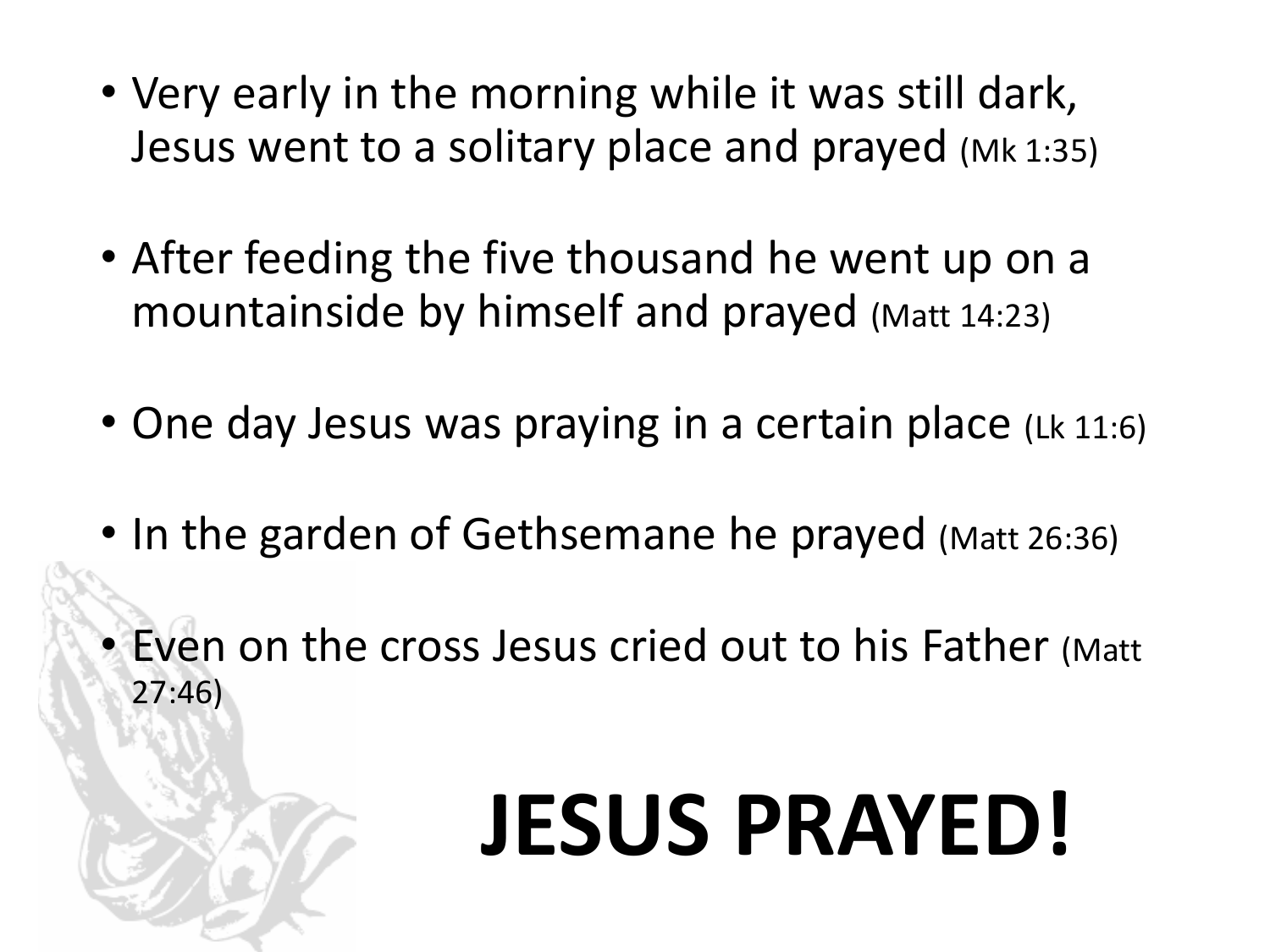One day Jesus was praying in a certain place. When he had finished, one of his disciples said to him, "Lord, teach us to pray, just as John taught his disciples"

Jesus gave them what has now become known as The Lord's Prayer. (Matthew 6: 9-14)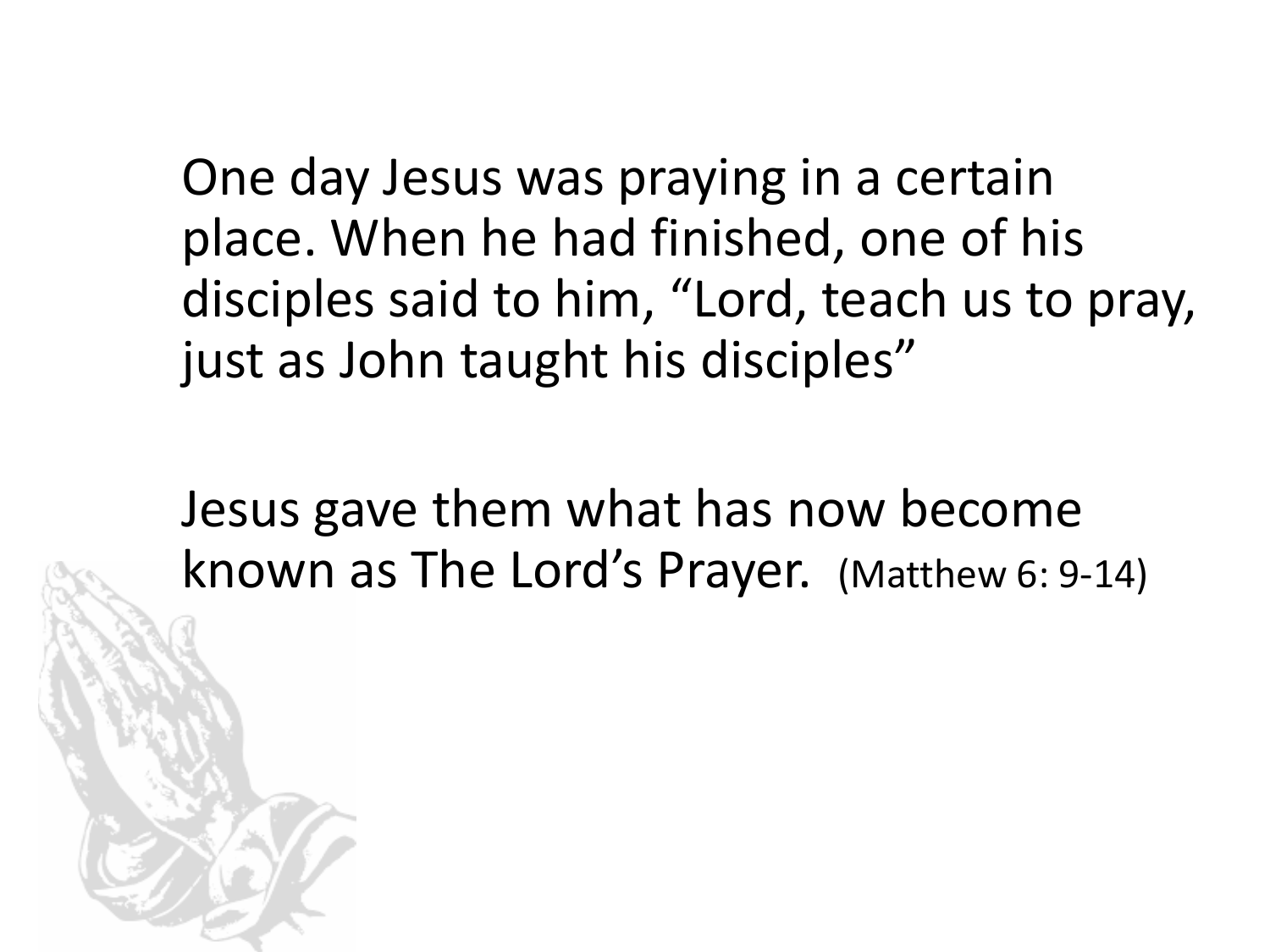## Matthew 6

- V 1 4 Giving
- $\vee$  5 15 **Praying**
- $\vee$  16 18 Fasting
- V 19 24 Treasures in Heaven
- V 25 34 Worry

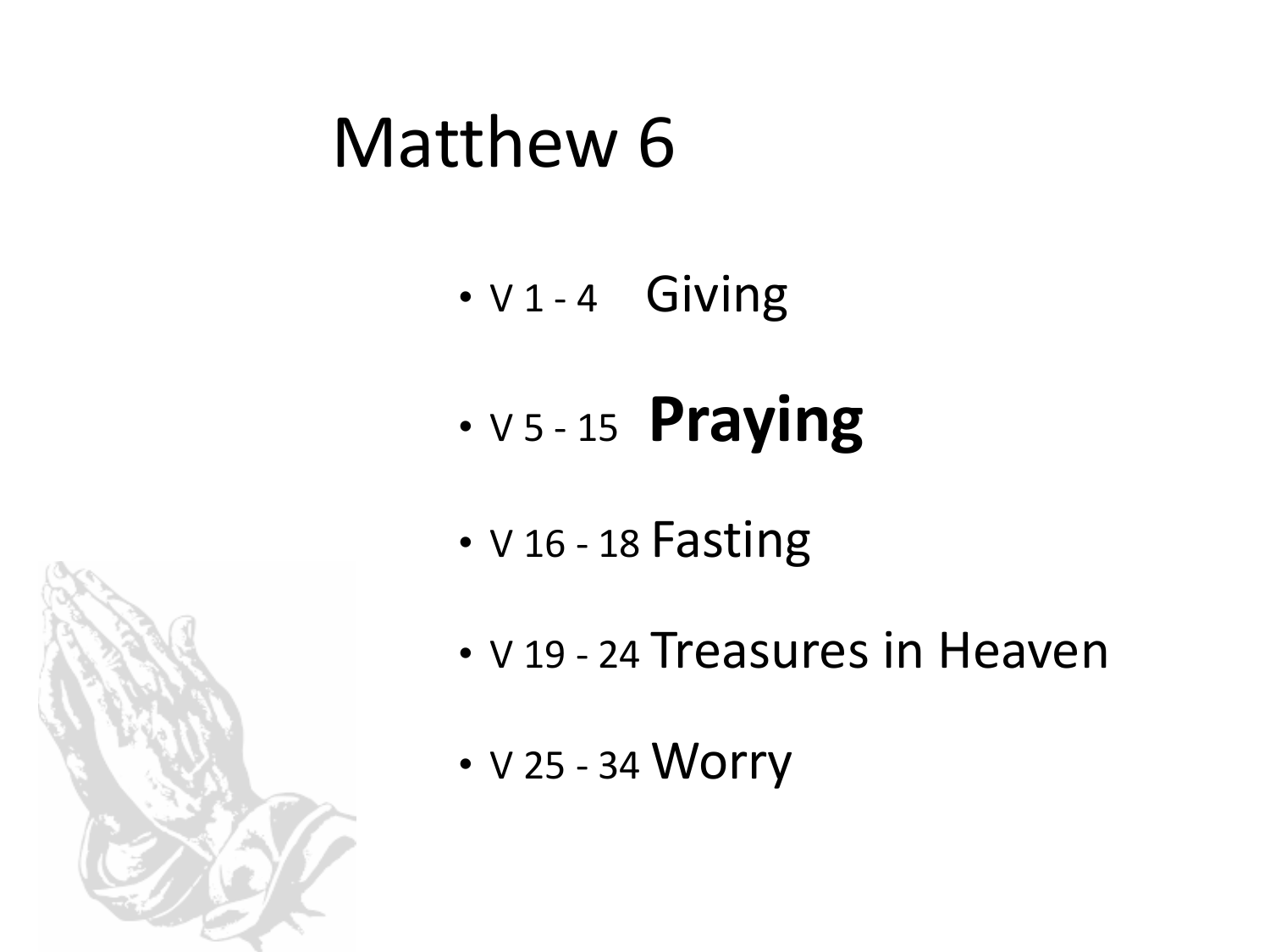• And **WHEN** you pray……… v5

• But **WHEN** you pray…….. v6

• And **WHEN** you pray……. v7

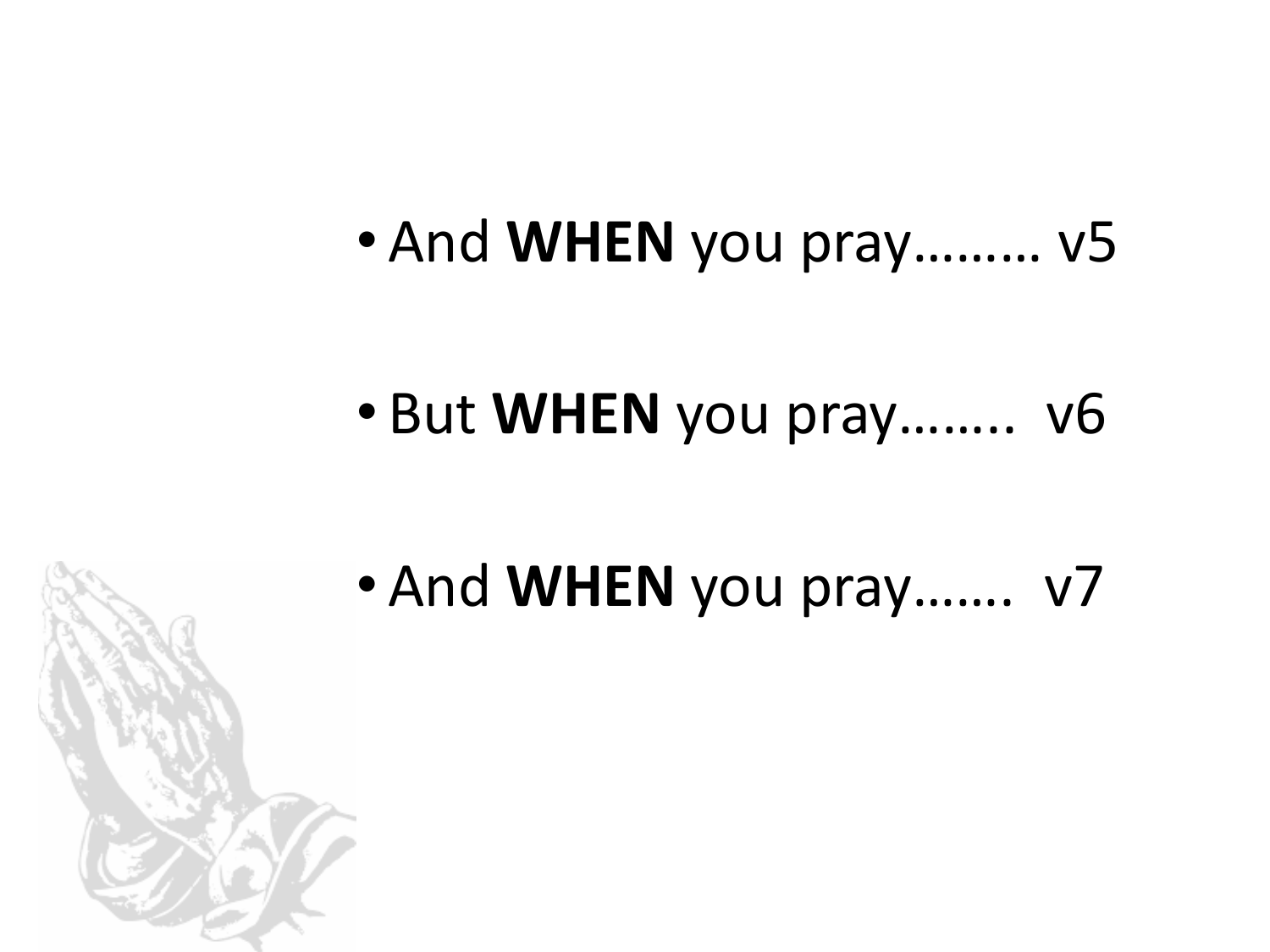## Space and time for prayer

Nothing wrong with prayer on the run or with arrow prayers but if we want an intimate relationship we need time and space

Be still and know that I am God – Psalm 46:10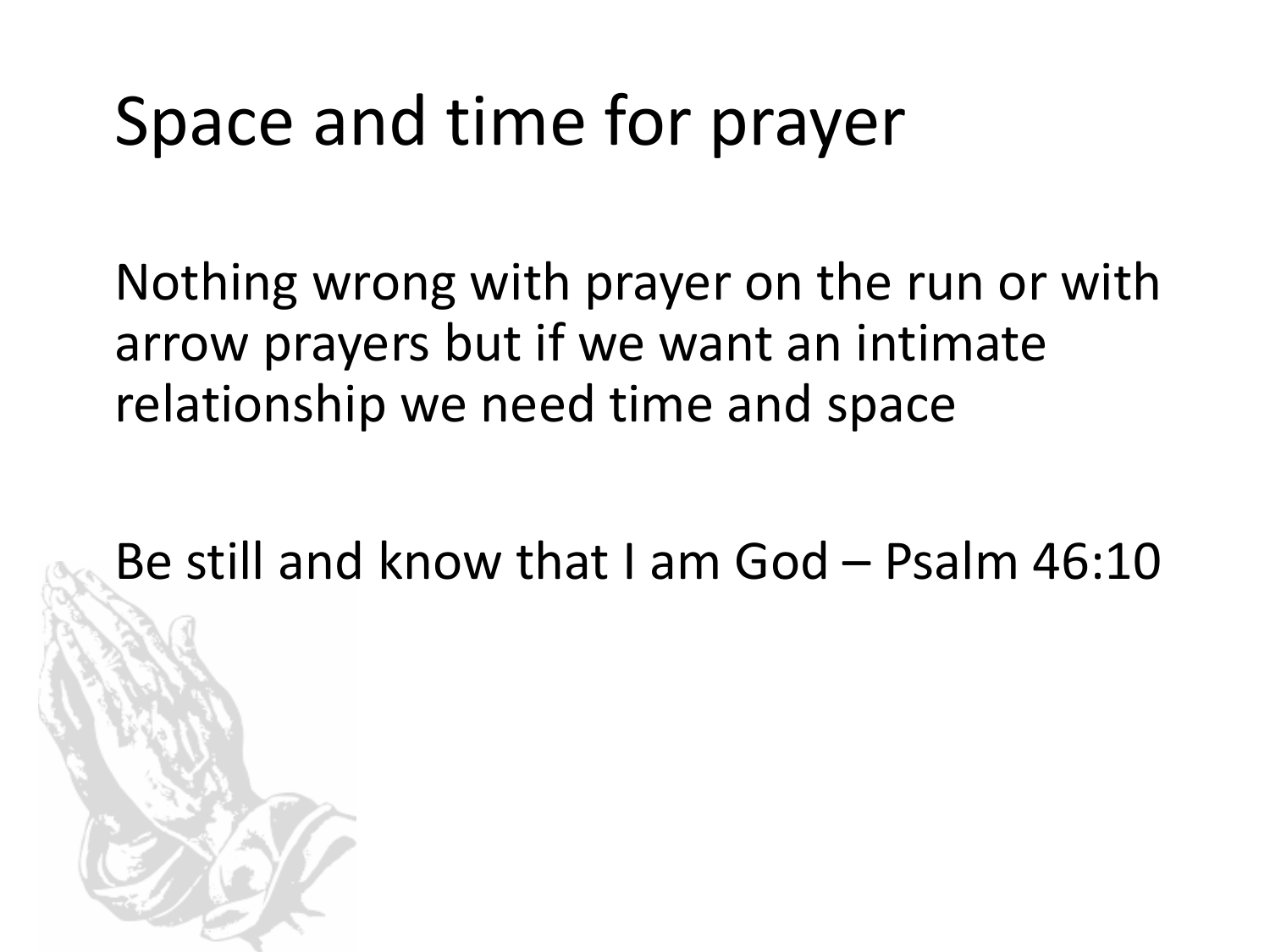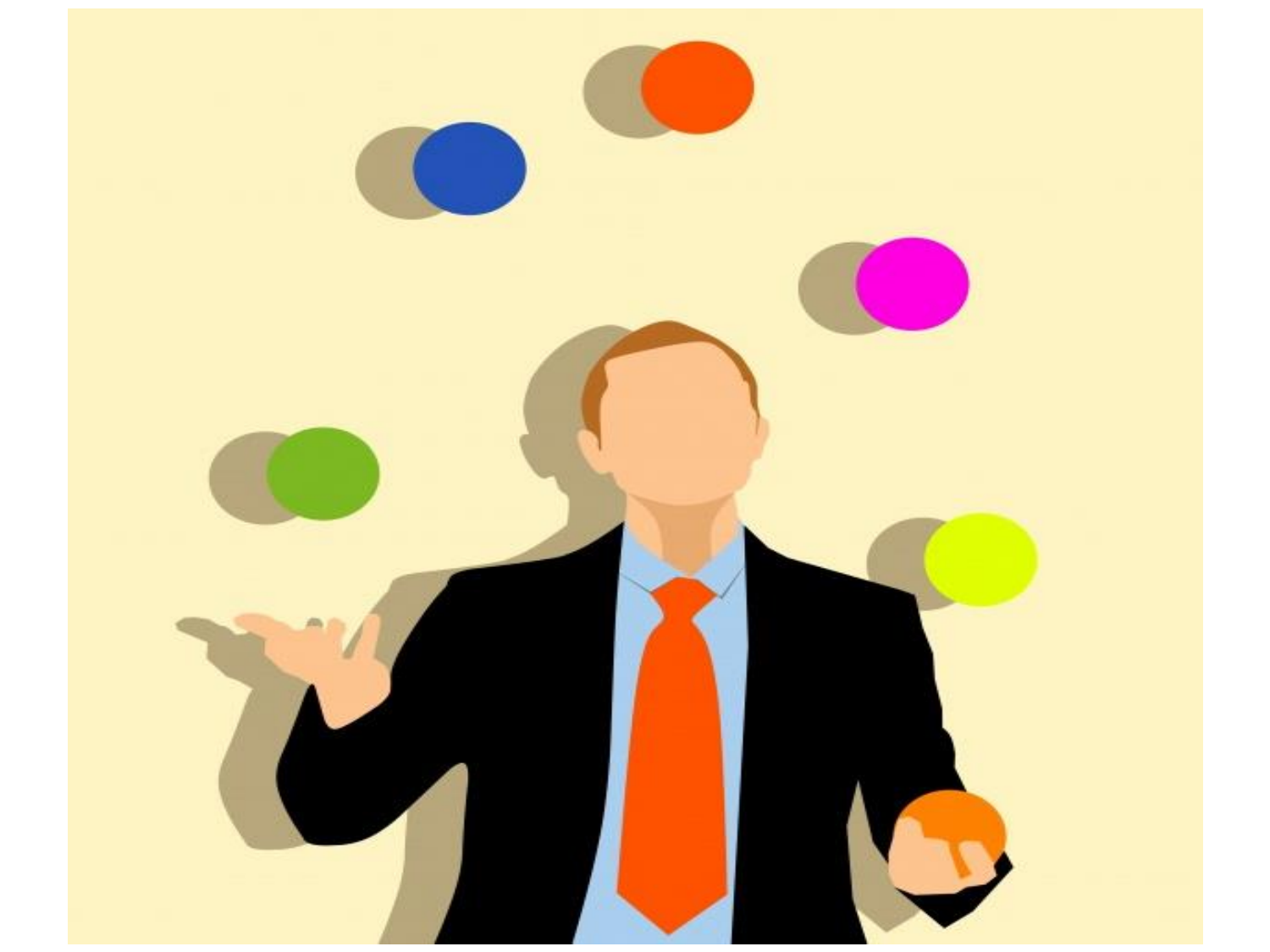- **Keep it simple**  "and when you pray do not keep on babbling like pagans for they think they will be heard because of their many words" Matt 6:7
- **Keep it real** "I say to God my Rock, 'Why have you forgotten me? Why must I go about mourning, oppressed by my enemy'" Psalm 42:9

• **Keep it up** – Then Jesus told the disciples a parable to show them that they should always pray and not give up. Luke 18:1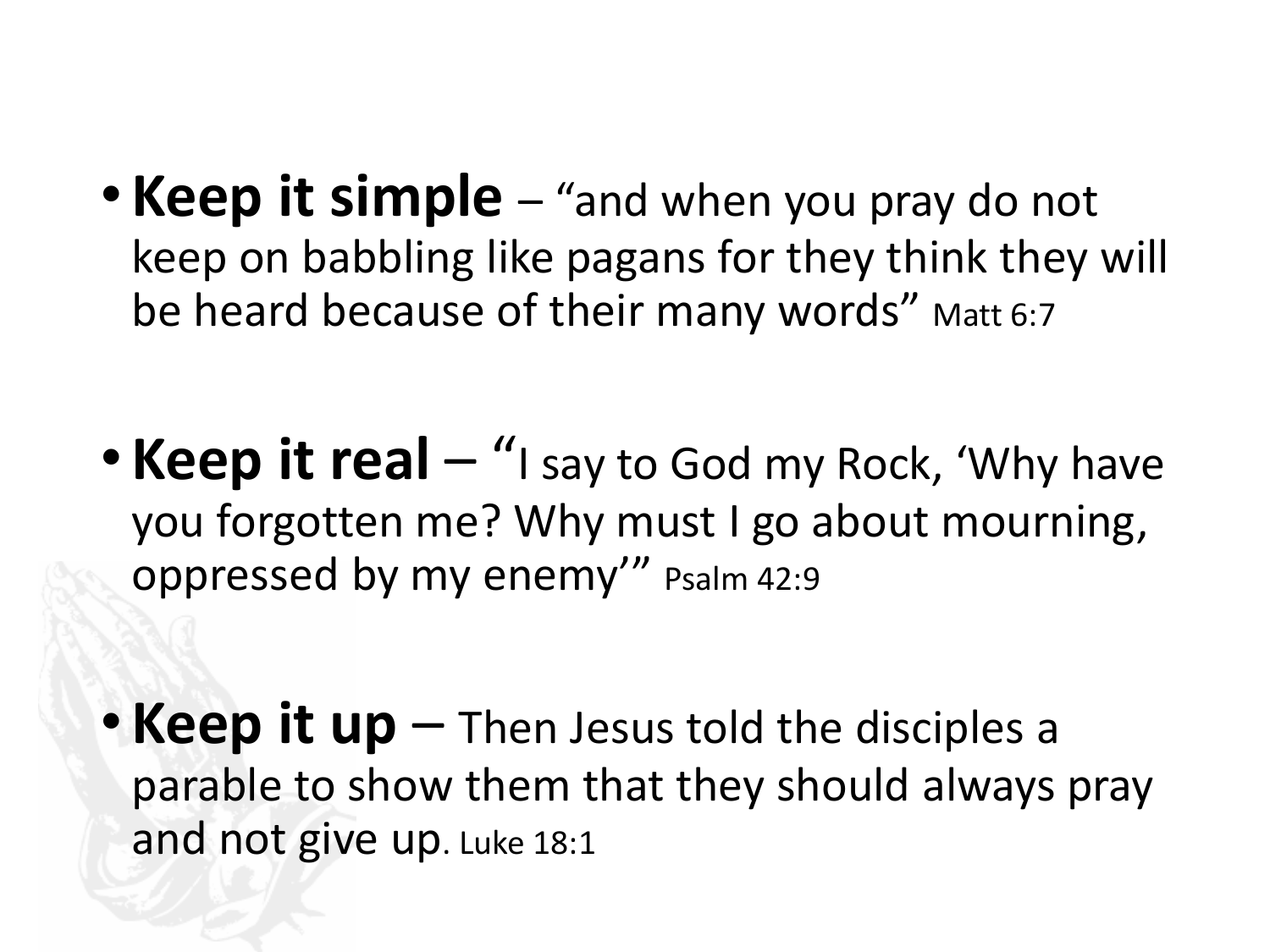## Then this is how you should pray….

"Our Father in heaven" – direct recognition of who He is (and who we are – His Children)

"Hallowed be your name" – He is holy, set apart, worthy of our worship, adoration and praise

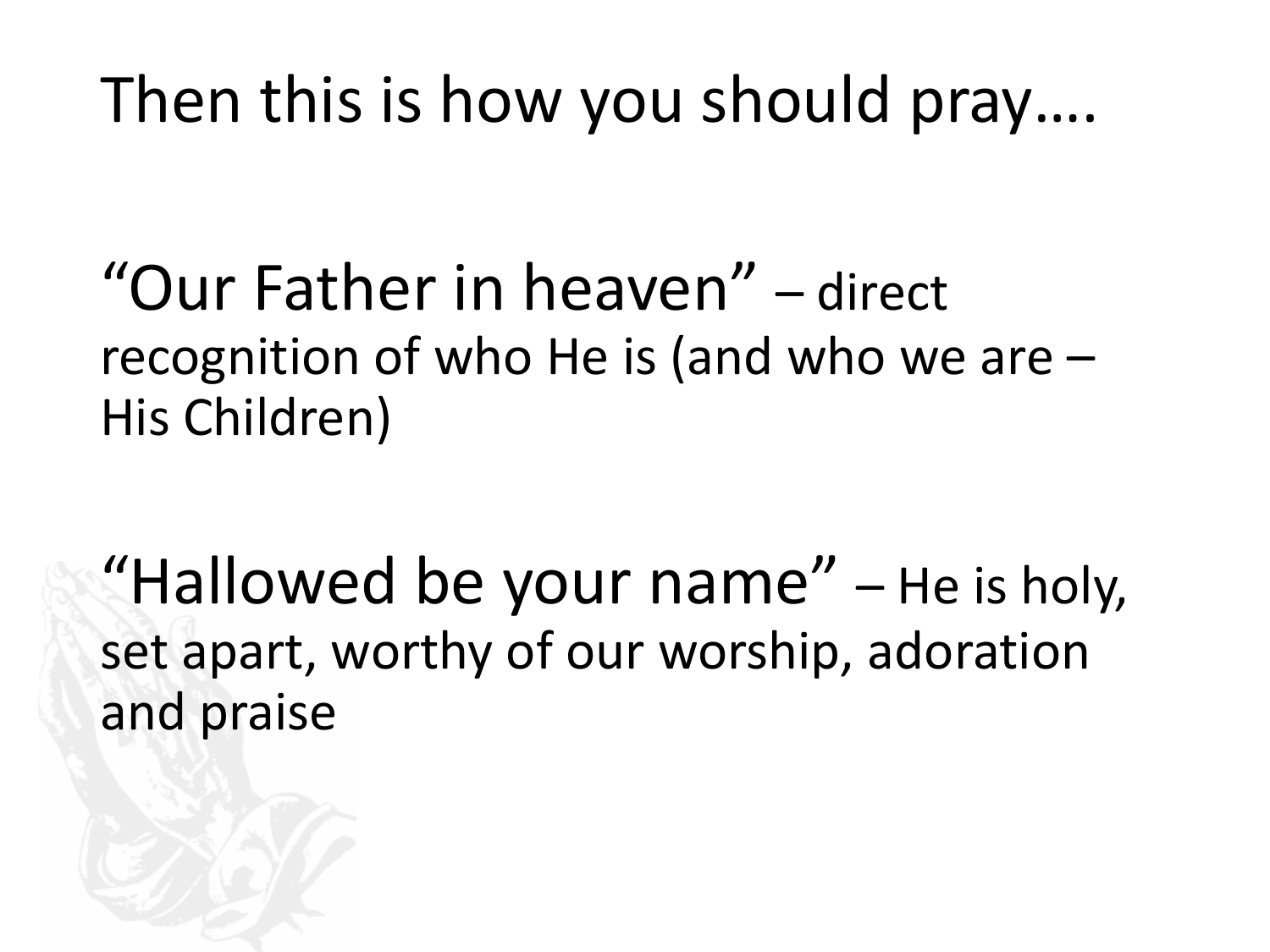"Your kingdom come"- prayer of intersession for others. Standing before God in the gap on behalf of the land.

Ezekiel 22:30 "I looked for a man among them who would build up the wall and stand before me in the gap on behalf of the land so that I would not destroy it, but I found none."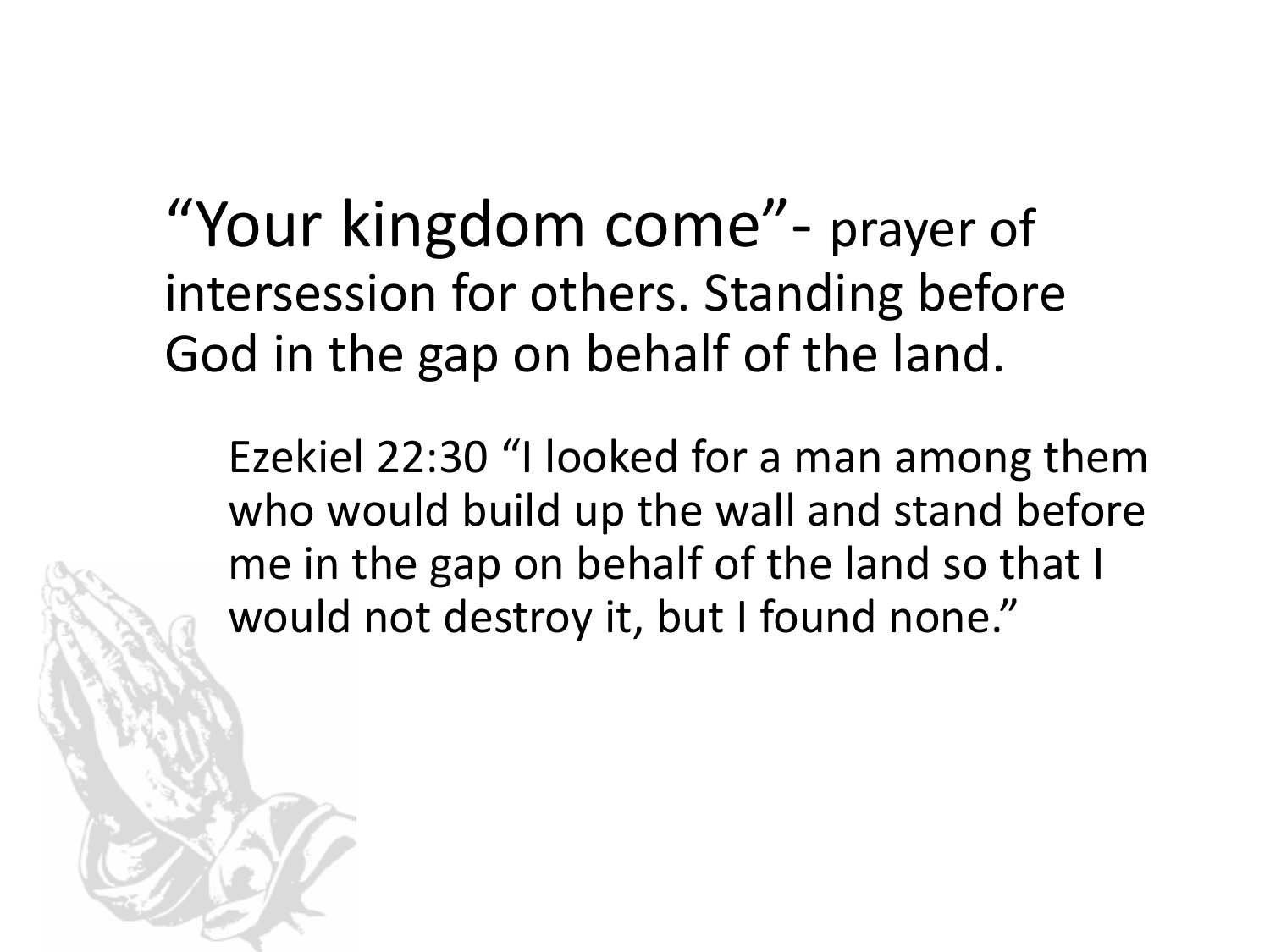"Your will be done…." – acknowledgement that God is sovereign

What happens when our prayer seem to go unanswered?

> Matthew 26:39 "My Father, if it is possible, may this cup be taken from me. Yet not as I will, but as you will."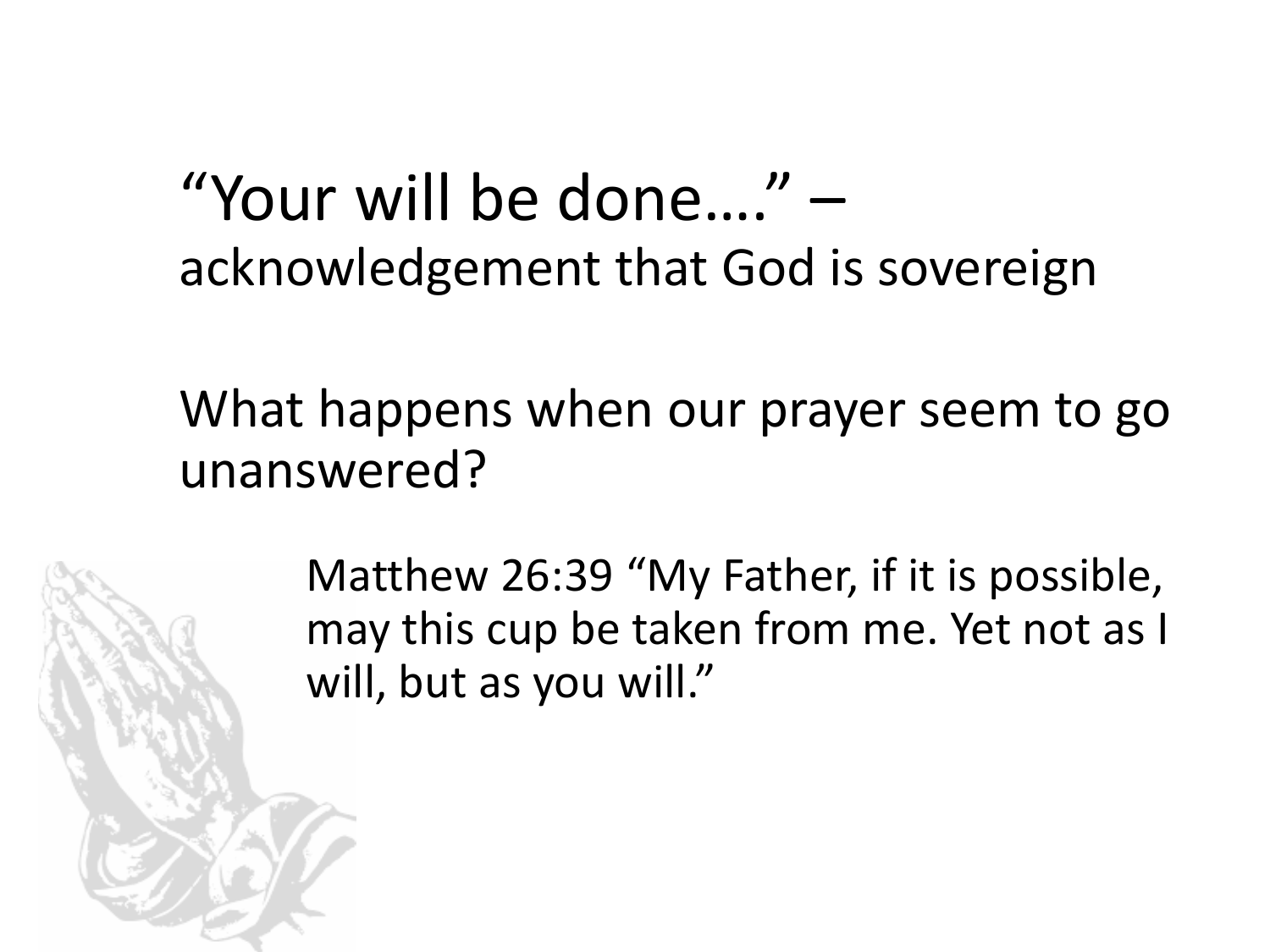#### Vulnerability with friends.

*He took Peter, James and John along with him, and he began to be deeply distressed and troubled….'stay here and keep watch'* Mark 14:33-34

Pushing into prayer. *And being in anguish, he prayed more earnestly.*

Luke 22:44

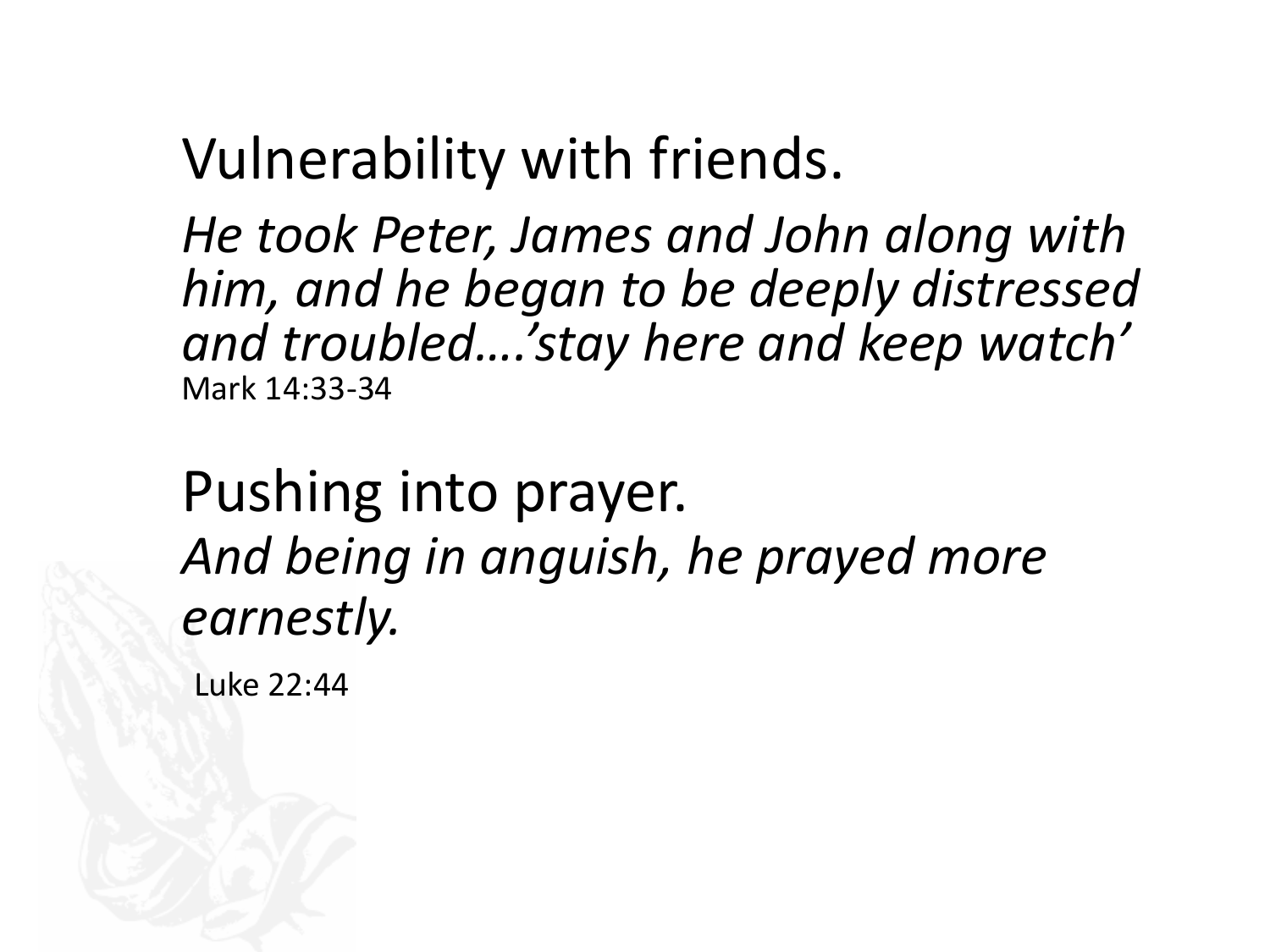"Abba Father……" – hold onto God's love

"Everything is possible for you" – hold out for God's power

"Take this cup from me" – be honest

"Yet not what I will, but your will be done" – the prayer of relinquishment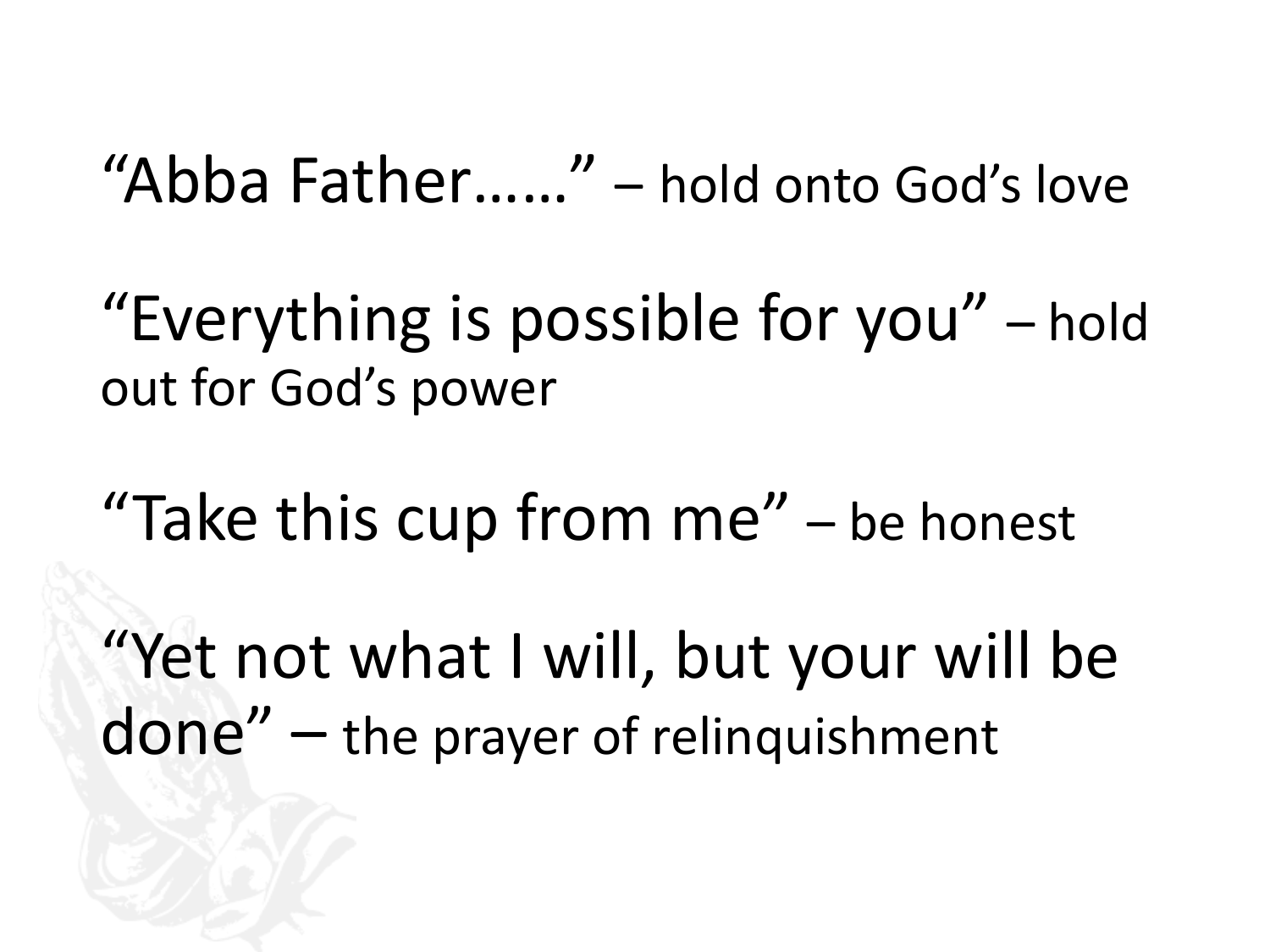"…on earth as it is in heaven." – Heaven is God's throne and the earth His footstool (Isaiah 66:1)

Contemplative prayer – "loving attentiveness to God, talk recedes into the background and feelings come to the foreground" - (Richard Foster cited in How to Pray Pete Gregg)

- Discerning
- Biblical
- Focused on Jesus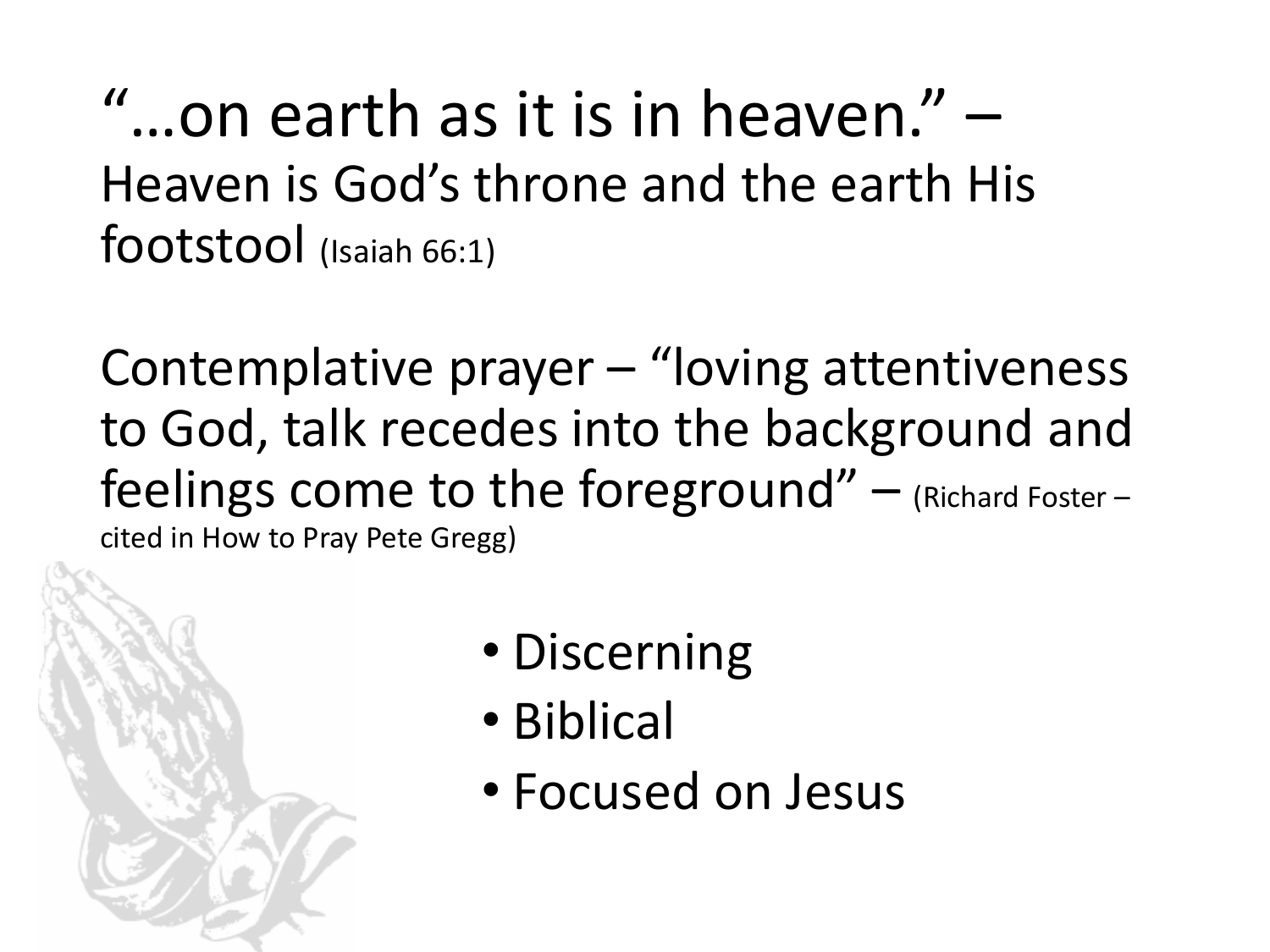Let the words of my mouth and the **meditation of my heart** be acceptable in your sight, O Lord, my rock and my redeemer.

Psalm 19:14

For God alone **my soul waits in silence**; Psalm 62:1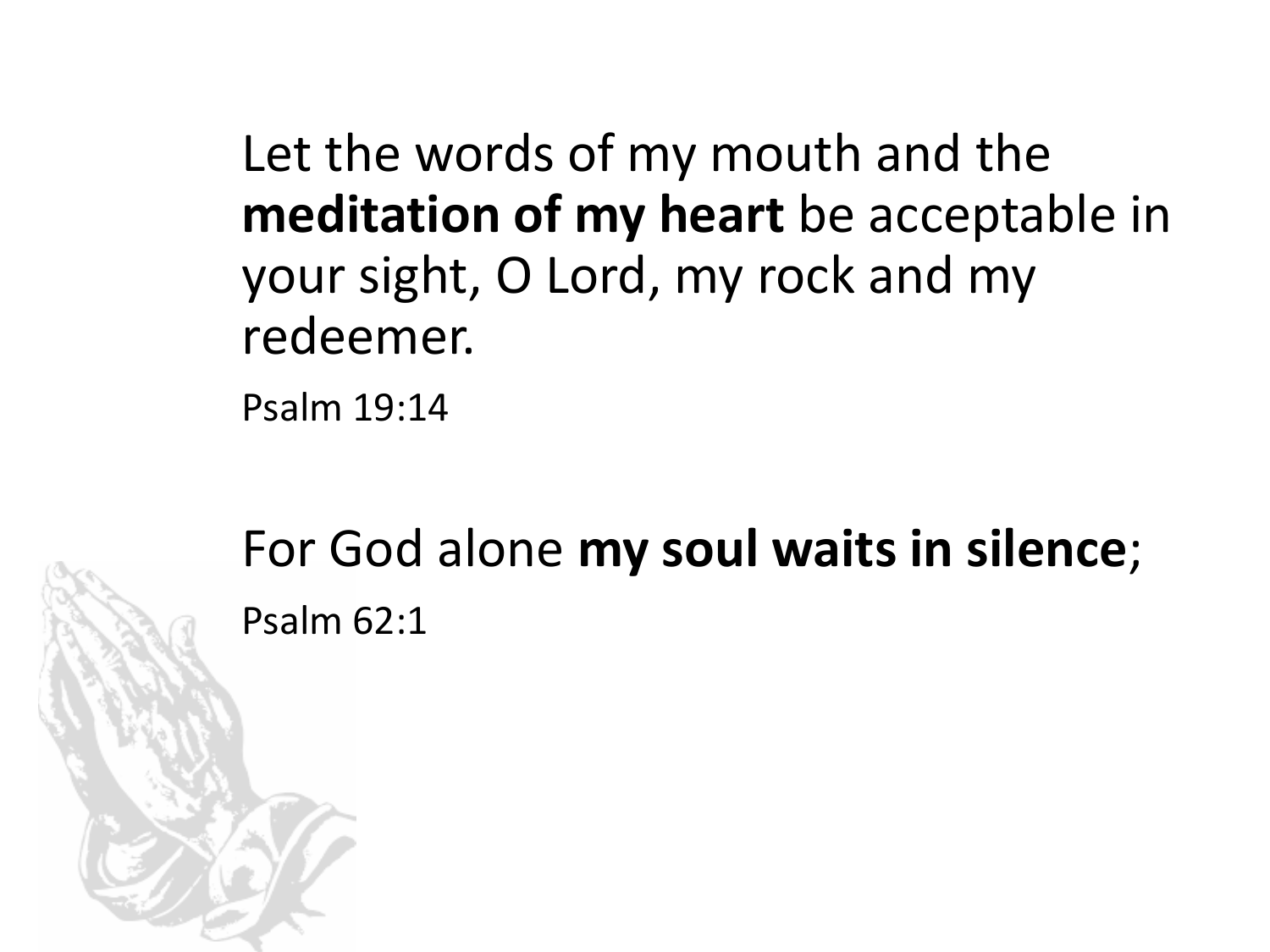#### Meditation  $-$  "me and God" stage

#### Contemplation – "God and me" stage

### Communion – "Only God" stage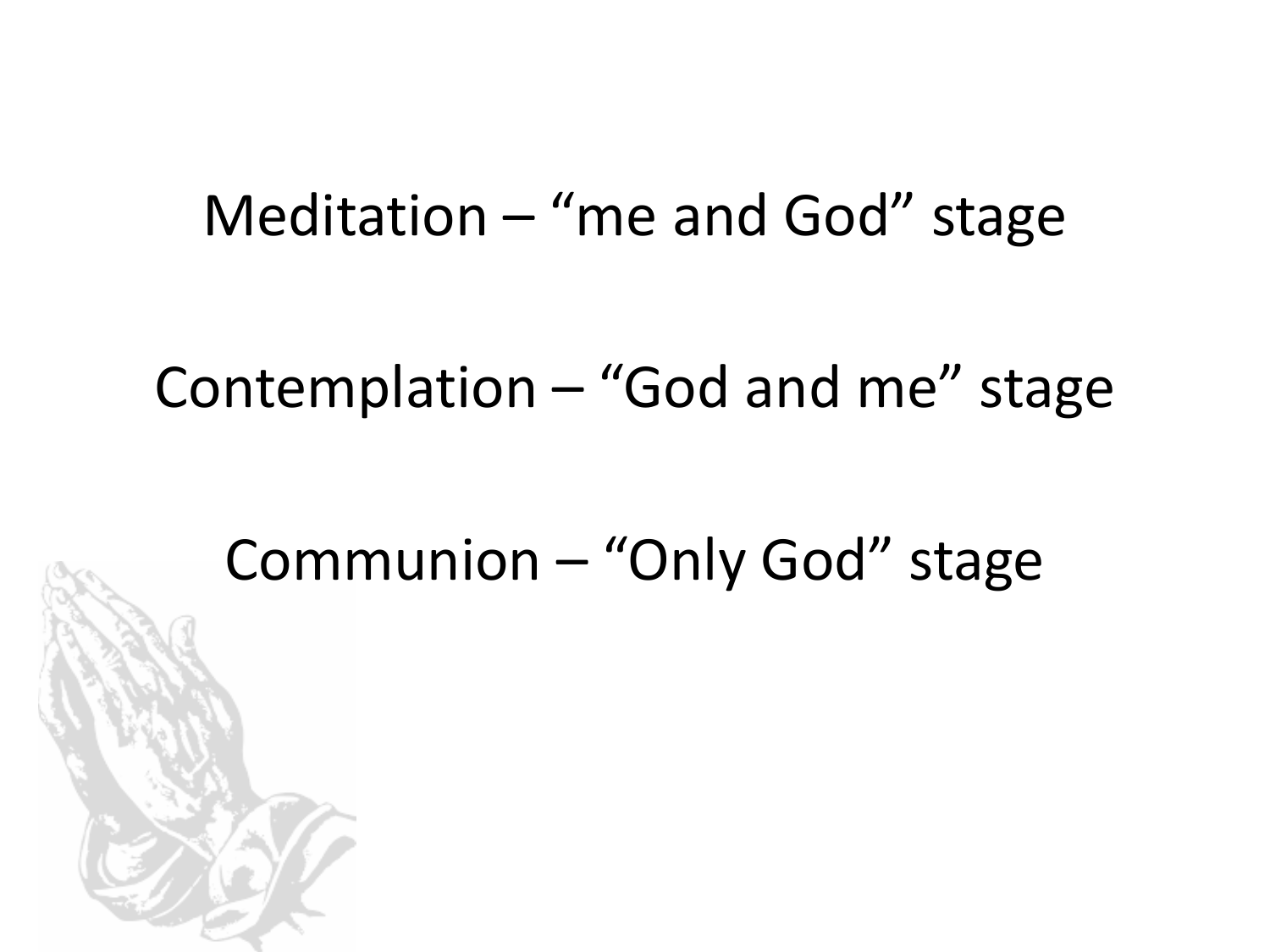#### Why practice contemplative prayer?

"Your soul is crying out for a deeper encounter with Christ and, if your faith is to thrive for years to come, if it is to survive the coming seasons of darkness and pain, if you are to know and be known by Jesus in a richer, more fulfilling way, if you are to engage with him when words no longer have meaning, if you are to become the loving person he wants you to be and to see the world he sees it, you must make space in your busy life for regular meditation, contemplation and communion with God"

Pete Gregg How to Pray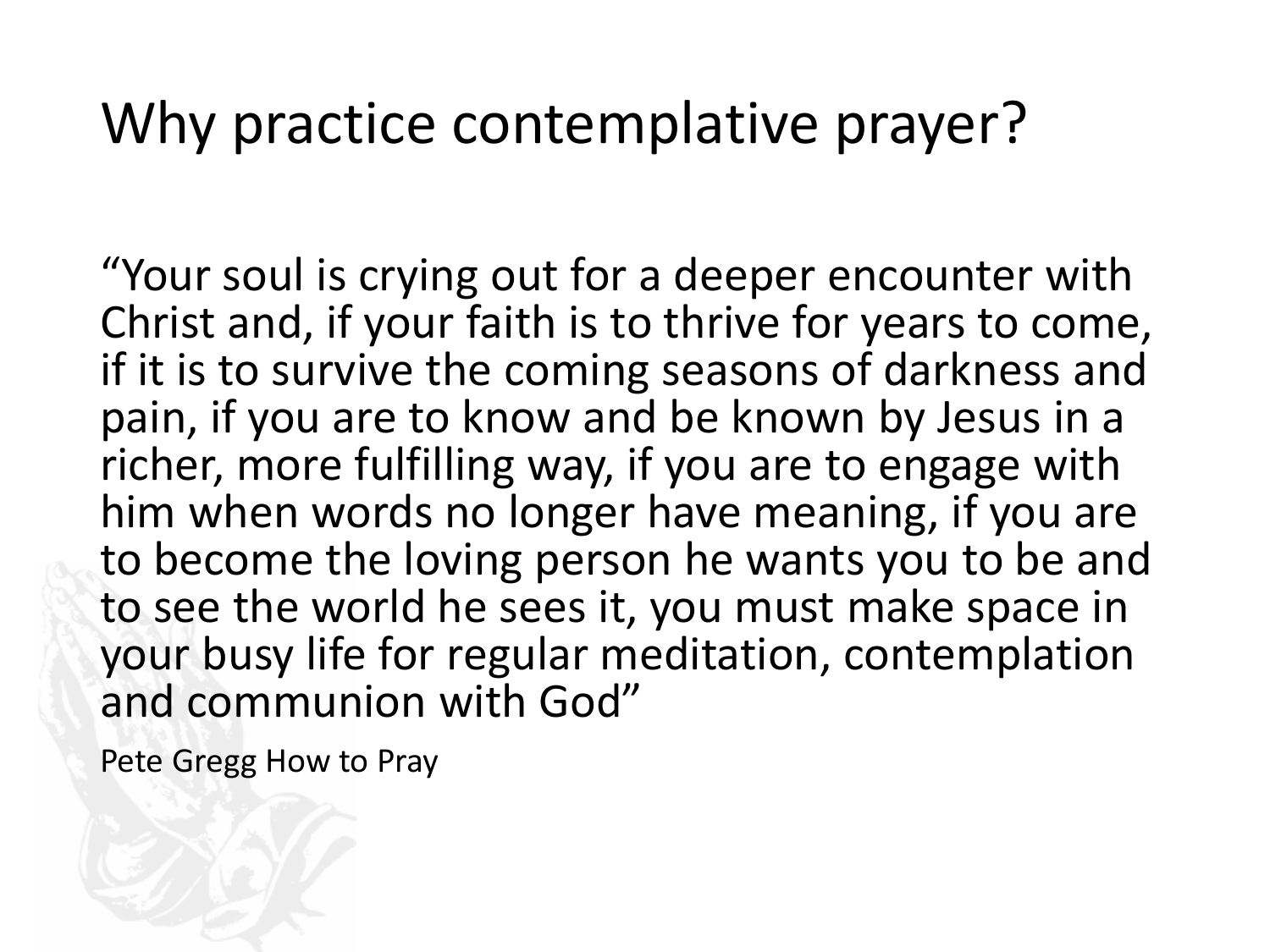"Give us this day our daily bread." – daily provision, the necessities of life, not necessarily the luxuries.

Why do we need to ask?...... Does God not already know what we need? Matt 6:32



- Relational
- Vulnerable
- Intentional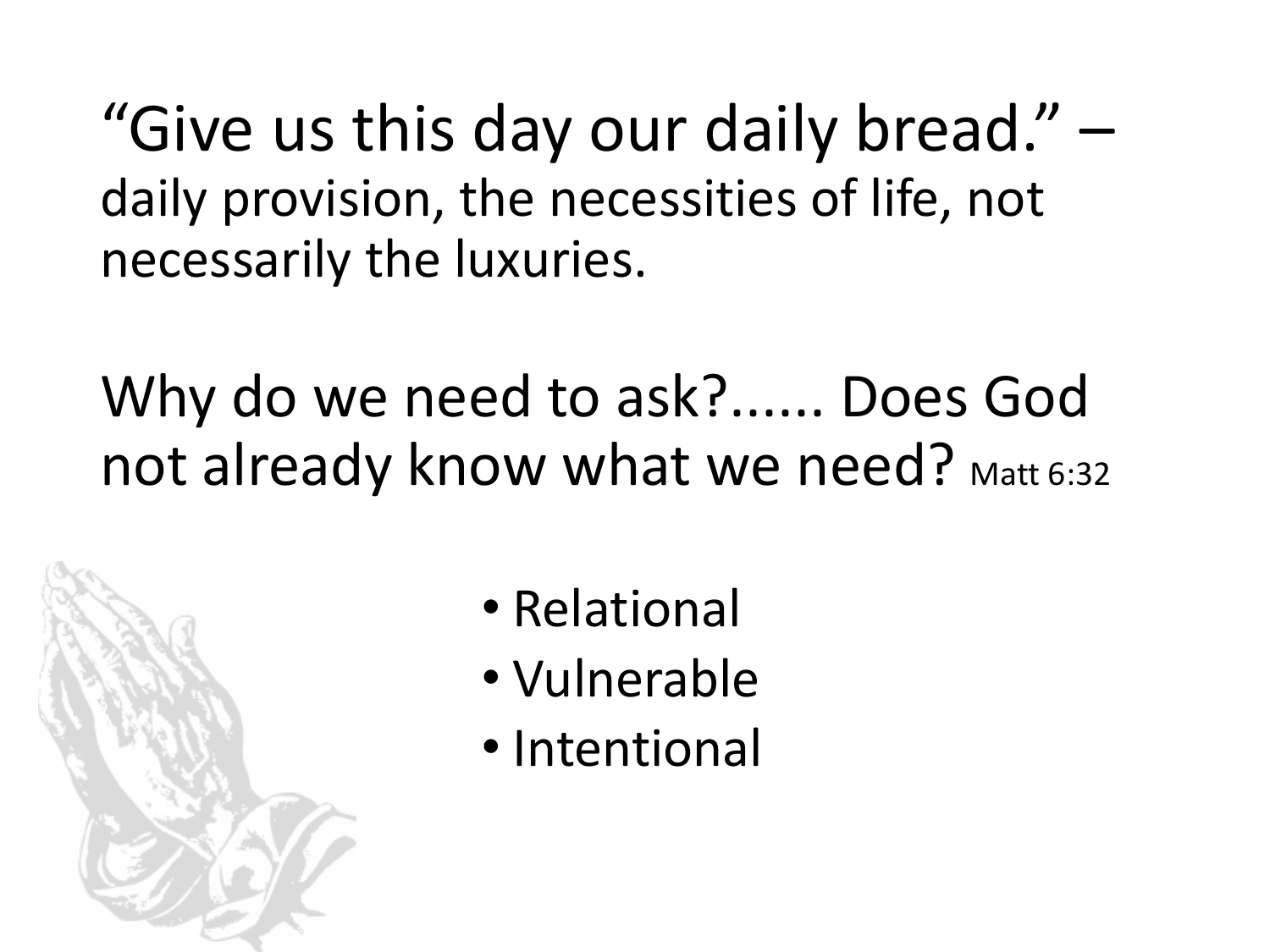## "Forgive us our debts as we also have forgiven our debtors." – confession and reconciliation

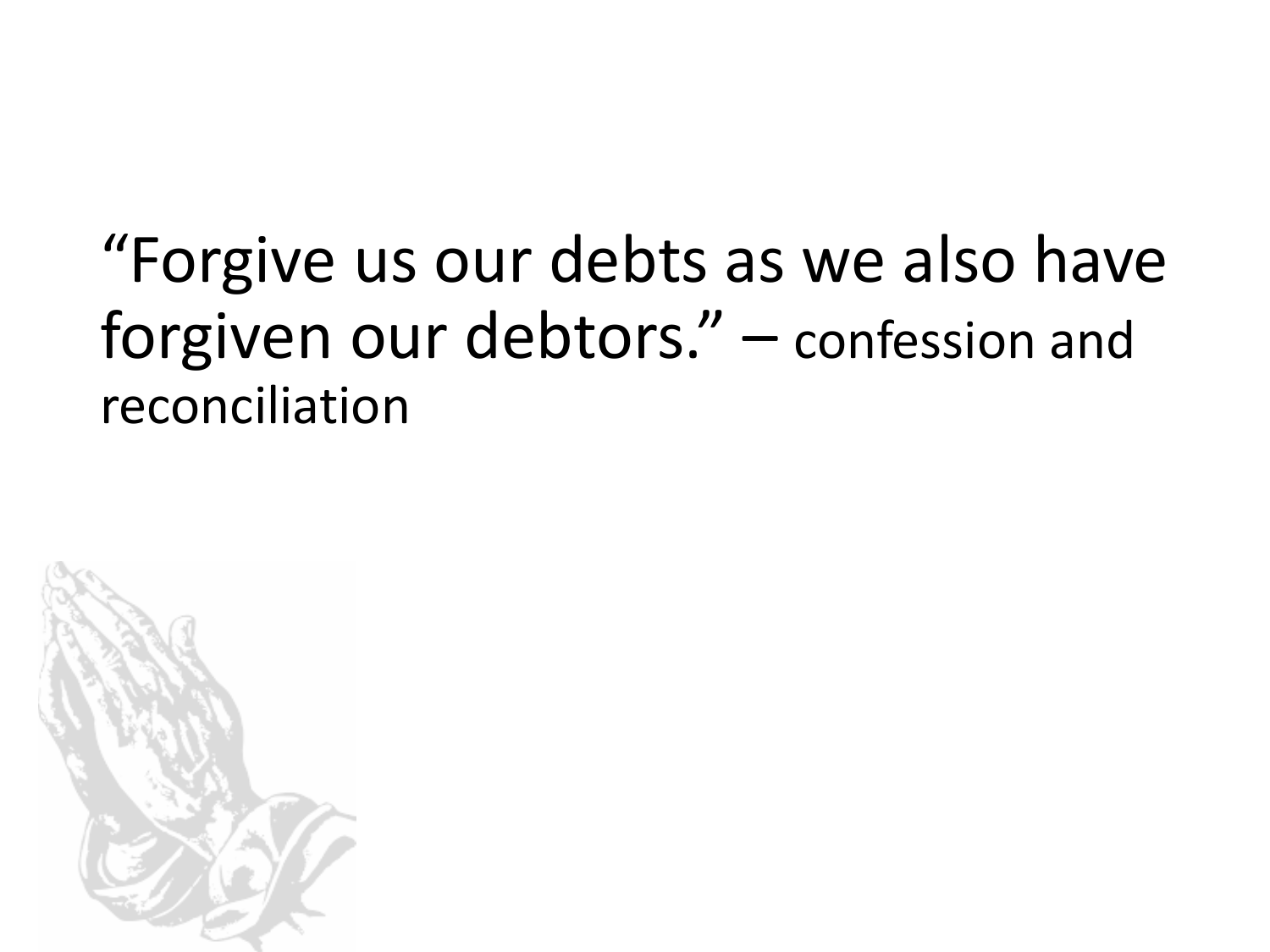## "And lead us not into temptation, but deliver us from the evil one" – we are in a spiritual battle which is real.

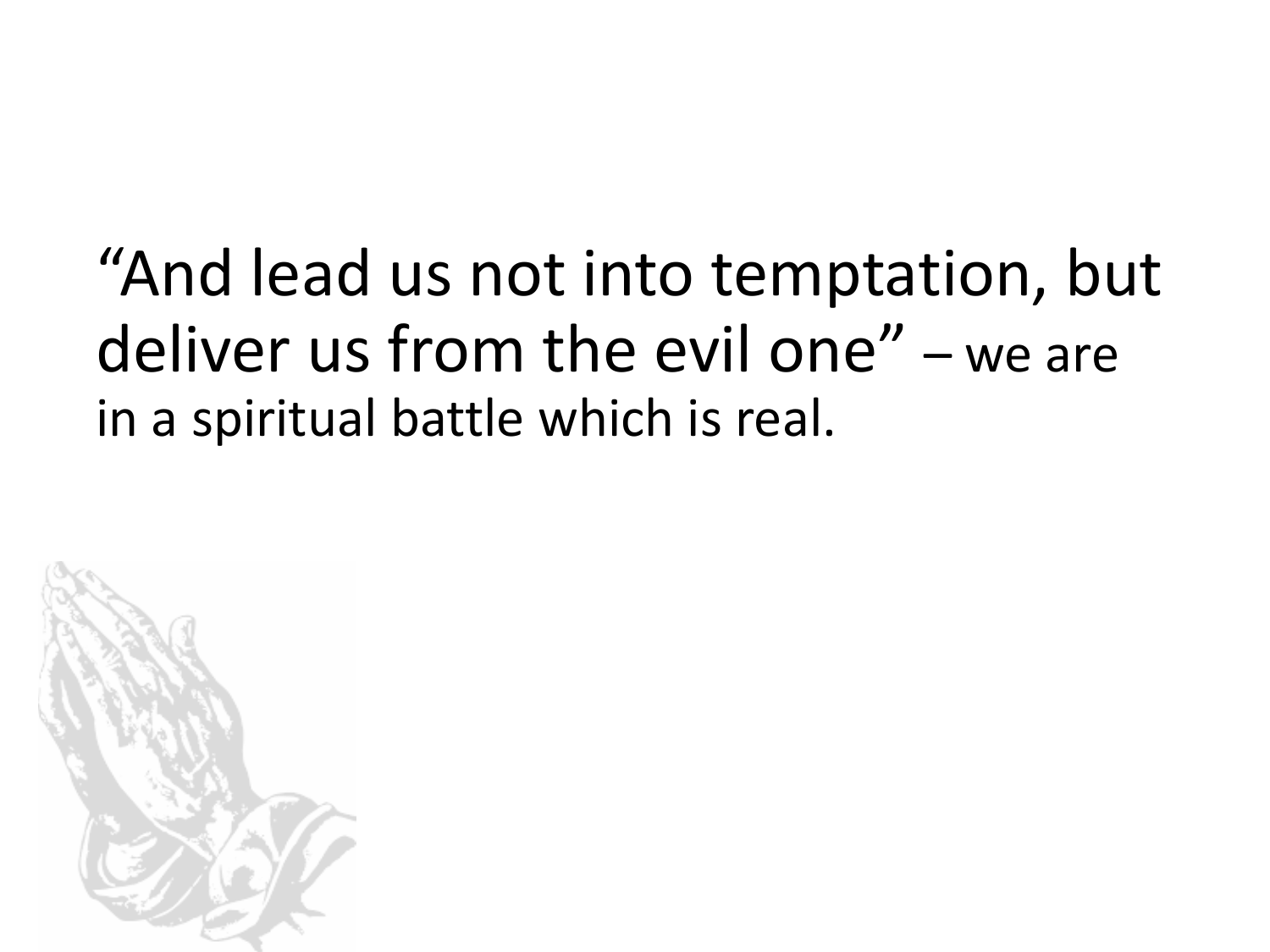- When tempted no-one should say, "God is tempting me." For God cannot be tempted by evil, nor does he tempt anyone; but each one is tempted when, by his own evil desire, he is dragged away and enticed. James 1:13-14
- For our struggle is not against flesh and blood, but against the rulers, against the authorities, against the powers of this dark world and against the spiritual forces of evil in the heavenly realms. Ephesians 6:12

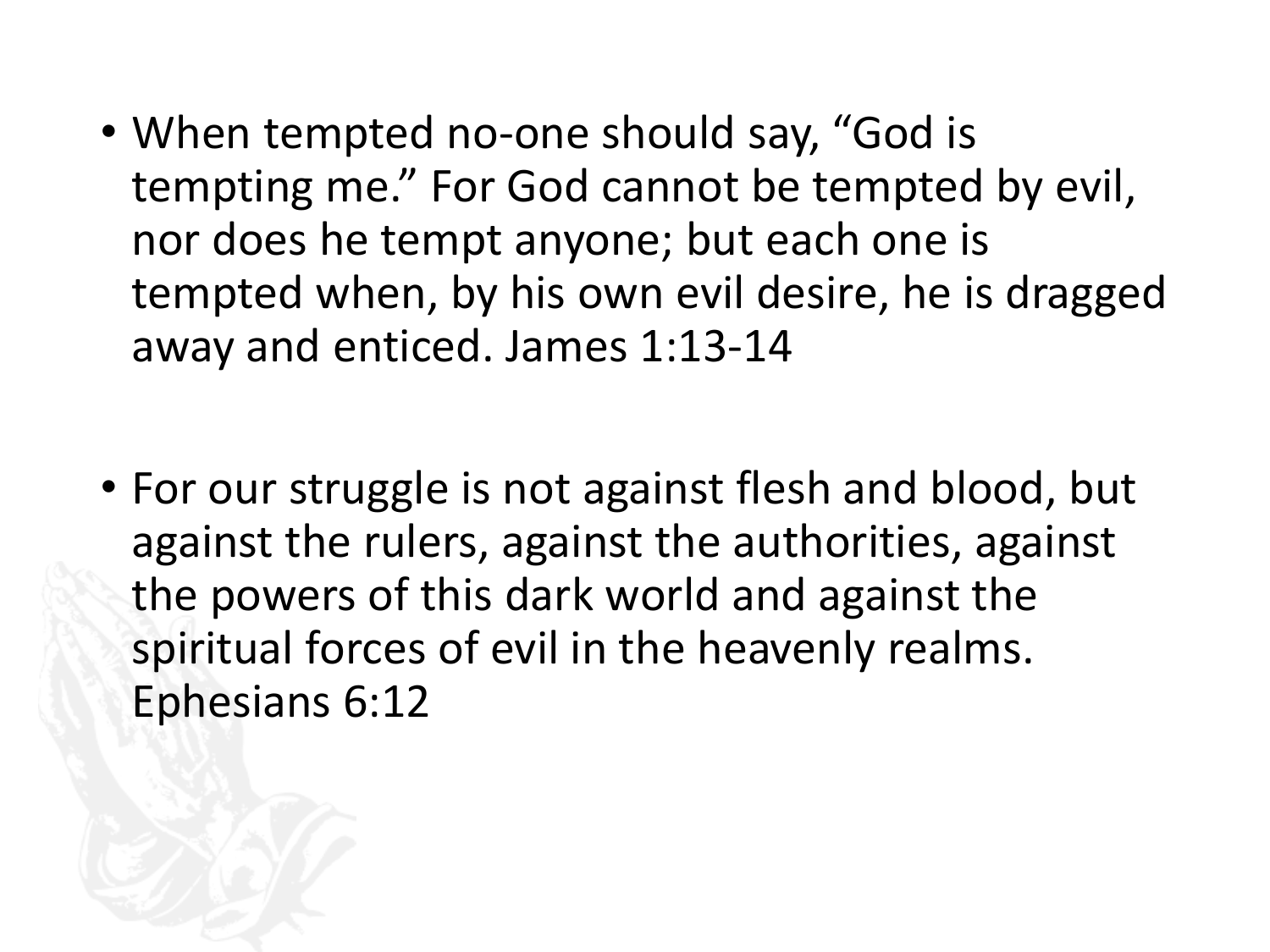"And lead us not into temptation, but deliver us from the evil one" – we are in a spiritual battle which is real.

Know how to fight:

- Sword of the Spirit
- Shoes of the Gospel of Peace



- Belt of Truth
- Breastplate of Righteousness
- Shield of Faith
- Helmet of Salvation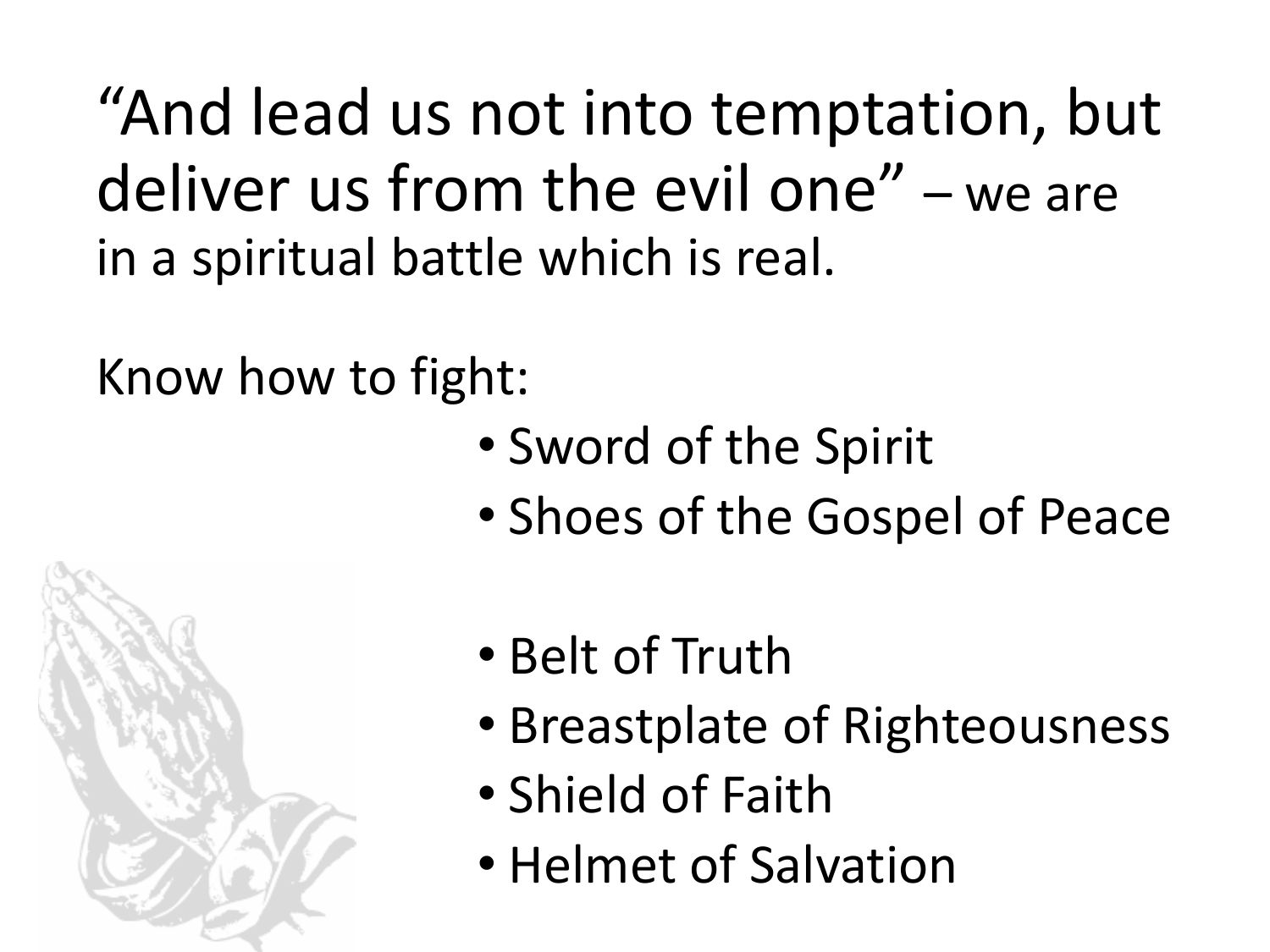"For the kingdom, the power and the glory are yours now and forever." – prayer comes full circle.

"Yours, O Lord, is the greatness and the power and the glory and the majesty and the splendour, for everything in heaven and earth is yours. Yours, O Lord, is the kingdom;"

1 Chronicles 29:11

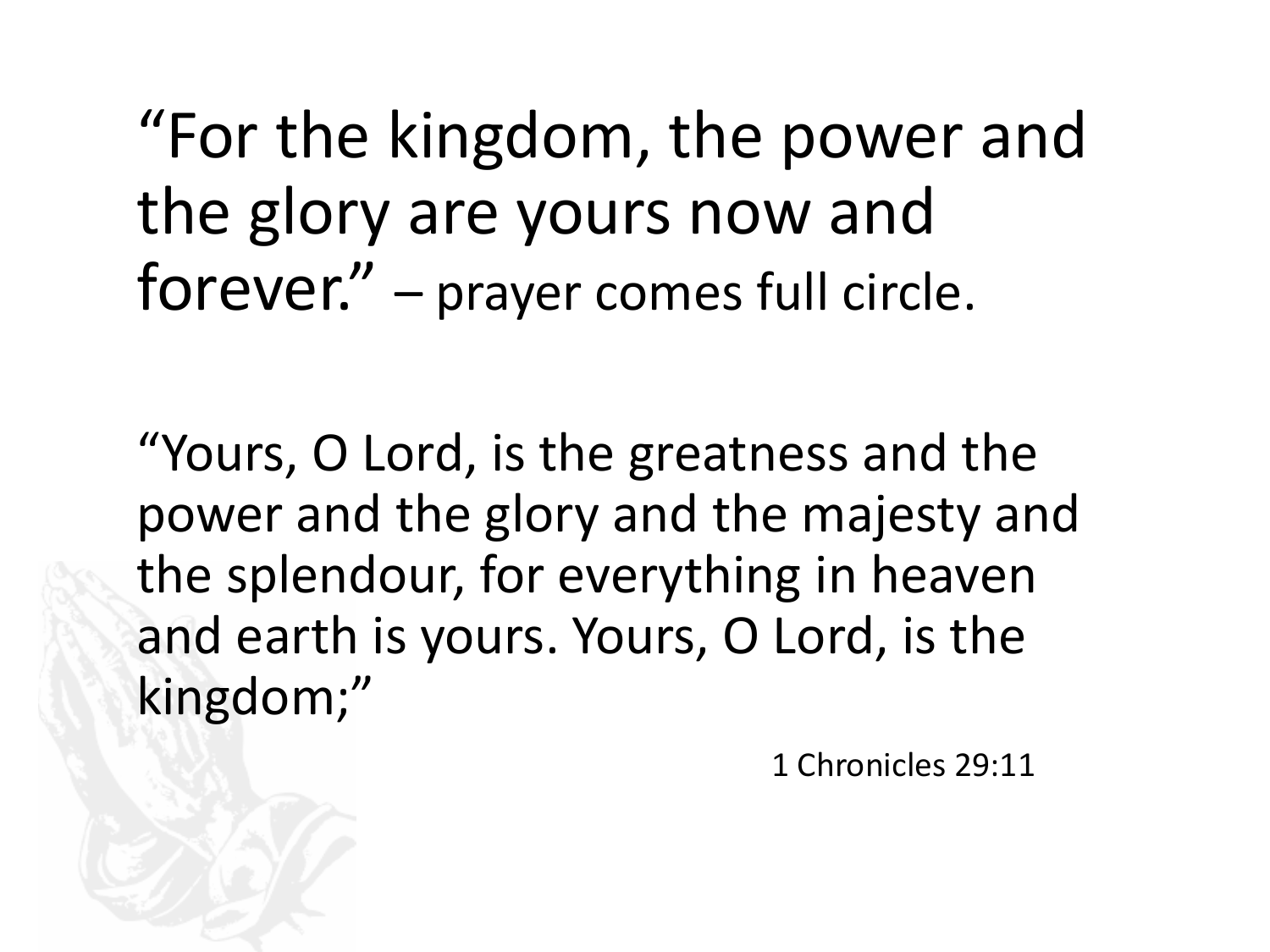## "Amen" – Yes! I agree!